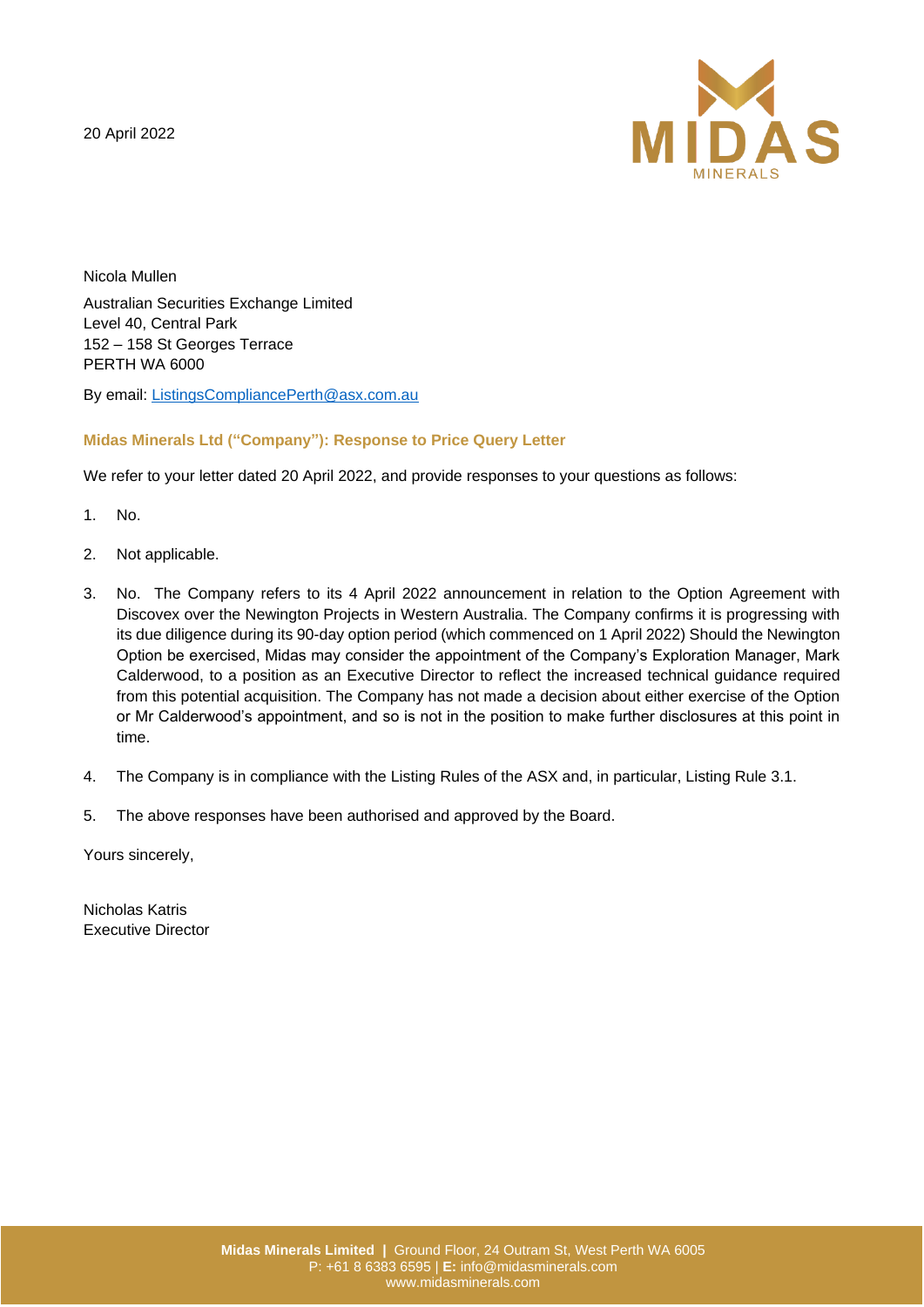

20 April 2022

Reference: 50793

Mr Nicholas Katris Company Secretary Midas Minerals Ltd

By Email: nkatris@midasminerals.com

Dear Mr Katris

## **Midas Minerals Ltd ('MM1'): Price - Query**

ASX refers to the following:

A. The change in the price of MM1's securities from a low of \$0.34 to a high of \$0.46 today, Wednesday 20 April 2022.

### **Request for information**

In light of this, ASX asks MM1 to respond separately to each of the following questions and requests for information:

- 1. Is MM1 aware of any information concerning it that has not been announced to the market which, if known by some in the market, could explain the recent trading in its securities?
- 2. If the answer to question 1 is "yes".
	- (a) Is MM1 relying on Listing Rule 3.1A not to announce that information under Listing Rule 3.1? Please note that the recent trading in MM1's securities would suggest to ASX that such information may have ceased to be confidential and therefore MM1 may no longer be able to rely on Listing Rule 3.1A. Accordingly, if the answer to this question is "yes", you need to contact us immediately to discuss the situation.
	- (b) Can an announcement be made immediately? Please note, if the answer to this question is "no", you need to contact us immediately to discuss requesting a trading halt (see below).
	- (c) If an announcement cannot be made immediately, why not and when is it expected that an announcement will be made?
- 3. If the answer to question 1 is "no", is there any other explanation that MM1 may have for the recent trading in its securities?
- 4. Please confirm that MM1 is complying with the Listing Rules and, in particular, Listing Rule 3.1.
- 5. Please confirm that MM1's responses to the questions above have been authorised and approved under its published continuous disclosure policy or otherwise by its board or an officer of MM1 with delegated authority from the board to respond to ASX on disclosure matters.

### **When and where to send your response**

This request is made under Listing Rule 18.7. Your response is required as soon as reasonably possible and, in any event, by no later than **12:00 PM AWST Wednesday, 20 April 2022**. You should note that if the information requested by this letter is information required to be given to ASX under Listing Rule 3.1 and it does not fall